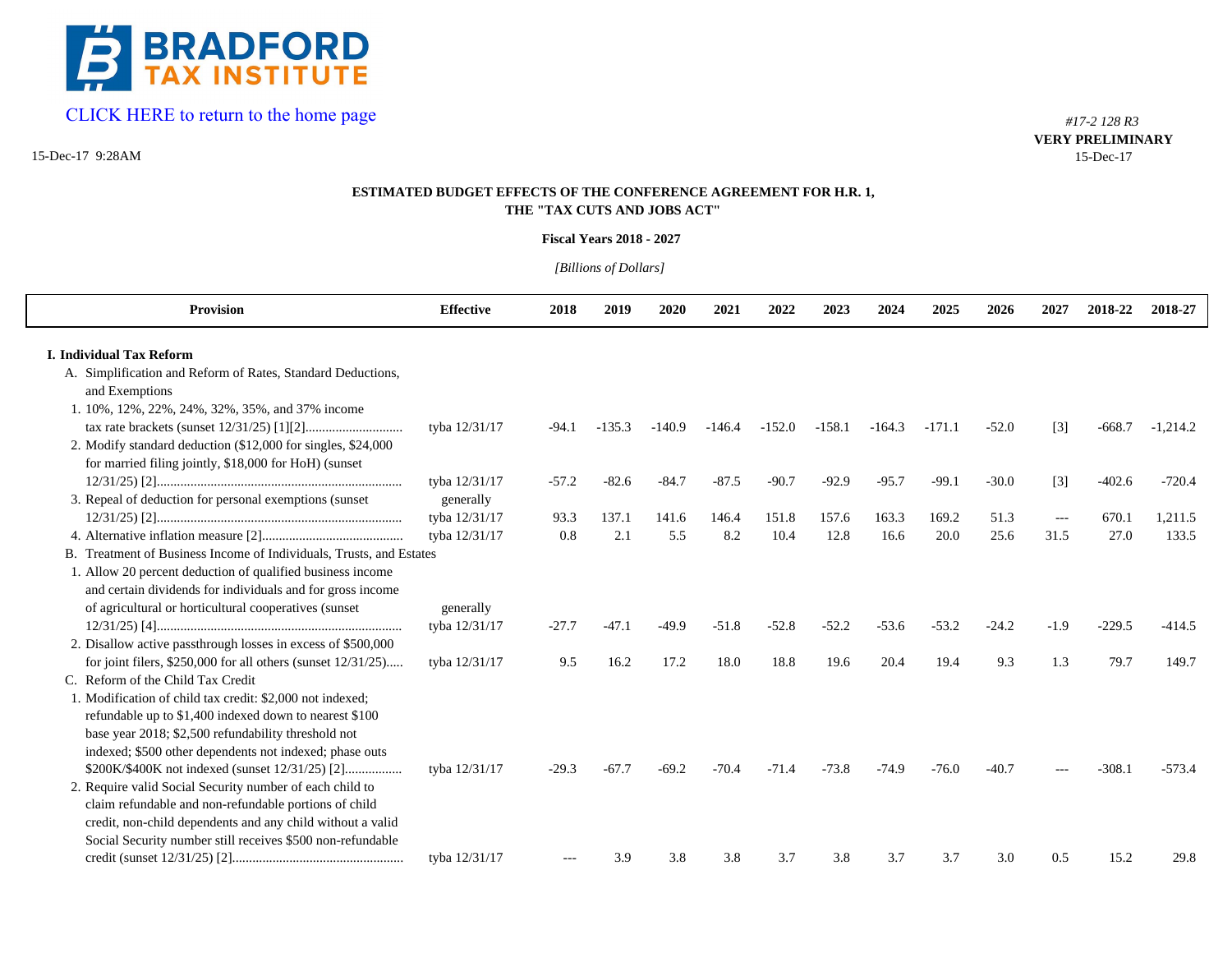| Provision                                                                                                                                                                                                                                                                                                                                                                                                                               | <b>Effective</b>           | 2018              | 2019              | 2020              | 2021              | 2022              | 2023              | 2024                                  | 2025    | 2026              | 2027              | 2018-22           | 2018-27  |
|-----------------------------------------------------------------------------------------------------------------------------------------------------------------------------------------------------------------------------------------------------------------------------------------------------------------------------------------------------------------------------------------------------------------------------------------|----------------------------|-------------------|-------------------|-------------------|-------------------|-------------------|-------------------|---------------------------------------|---------|-------------------|-------------------|-------------------|----------|
| D. Simplification and Reform of Deductions and Exclusions<br>1. Repeal of itemized deductions for taxes not paid or<br>accrued in a trade or business (except for up to \$10,000 in<br>State and local taxes), interest on mortgage debt in excess<br>of \$750K, interest on home equity debt, non-disaster<br>casualty losses, and certain miscellaneous expenses (sunset<br>2. Increase percentage limit for charitable contributions | generally<br>tyba 12/31/17 | 43.5              | 70.4              | 72.0              | 77.1              | 82.3              | 87.9              | 94.0                                  | 100.2   | 41.1              |                   | 345.3             | 668.4    |
|                                                                                                                                                                                                                                                                                                                                                                                                                                         |                            |                   |                   |                   |                   |                   |                   |                                       |         |                   |                   |                   |          |
| 3. Repeal of overall limitation on itemized deductions                                                                                                                                                                                                                                                                                                                                                                                  | tyba 12/31/17              |                   |                   |                   | .                 |                   |                   |                                       |         |                   |                   |                   |          |
| 4. Repeal exclusion for employer-provided bicycle commuter                                                                                                                                                                                                                                                                                                                                                                              |                            |                   |                   |                   |                   |                   |                   |                                       |         |                   |                   |                   |          |
|                                                                                                                                                                                                                                                                                                                                                                                                                                         | tyba 12/31/17              | $[5]$             | $[5]$             | $[5]$             | $[5]$             | $[5]$             | $[5]$             | $[5]$                                 | $[5]$   | $\lceil 5 \rceil$ |                   | $\lceil 5 \rceil$ | $[5]$    |
| 5. Repeal exclusion for employer-provided qualified                                                                                                                                                                                                                                                                                                                                                                                     |                            |                   |                   |                   |                   |                   |                   |                                       |         |                   |                   |                   |          |
| moving expense reimbursements (other than members<br>6. Repeal of deduction for moving expenses (other                                                                                                                                                                                                                                                                                                                                  | tyba 12/31/17              | 0.4               | 0.6               | 0.6               | 0.6               | 0.6               | 0.6               | 0.6                                   | 0.7     | 0.2               |                   | 2.7               | 4.8      |
| than members of the Armed Forces) (sunset                                                                                                                                                                                                                                                                                                                                                                                               |                            |                   |                   |                   |                   |                   |                   |                                       |         |                   |                   |                   |          |
|                                                                                                                                                                                                                                                                                                                                                                                                                                         | tyba 12/31/17              | 0.6               | 0.8               | 0.9               | 0.9               | 1.0               | 1.0               | 1.0                                   | 1.1     | 0.3               | ---               | 4.1               | 7.6      |
| 7. Limitation on wagering losses (sunset 12/31/25)<br>E. Retirement Savings                                                                                                                                                                                                                                                                                                                                                             | tyba 12/31/17              | $[5]$             | $[5]$             | $[5]$             | $[5]$             | $[5]$             | $[5]$             | $[5]$                                 | $[5]$   | $[5]$             | $-$ --            | 0.1               | 0.1      |
| 1. Repeal of special rule permitting recharacterization                                                                                                                                                                                                                                                                                                                                                                                 |                            |                   |                   |                   |                   |                   |                   |                                       |         |                   |                   |                   |          |
|                                                                                                                                                                                                                                                                                                                                                                                                                                         | tyba 12/31/17              | $\lceil 5 \rceil$ | $\lceil 5 \rceil$ | $\lceil 5 \rceil$ | $\lceil 5 \rceil$ | 0.1               | 0.1               | 0.1                                   | 0.1     | 0.1               | 0.1               | 0.2               | 0.5      |
| 2. Length of service awards for public safety                                                                                                                                                                                                                                                                                                                                                                                           | tyba 12/31/17              | $\lceil 3 \rceil$ | $[3]$             | $[3]$             | $[3]$             | $\lceil 3 \rceil$ | $\lceil 3 \rceil$ | $-0.1$                                | $-0.1$  | $-0.1$            | $-0.1$            | $-0.1$            | $-0.5$   |
| 3. Extended rollover period for certain plan loan offsets                                                                                                                                                                                                                                                                                                                                                                               | tyba 12/31/17              |                   |                   |                   |                   |                   |                   | - - Negligible Revenue Effect - - - - |         |                   |                   |                   |          |
| F. Double Estate, Gift, and GST Tax Exemption Amount                                                                                                                                                                                                                                                                                                                                                                                    |                            |                   |                   |                   |                   |                   |                   |                                       |         |                   |                   |                   |          |
|                                                                                                                                                                                                                                                                                                                                                                                                                                         |                            | $-1.2$            | $-8.1$            | $-8.8$            | $-9.1$            | $-9.6$            | $-10.1$           | $-10.7$                               | $-11.1$ | $-11.0$           | $-3.3$            | $-36.8$           | $-83.0$  |
| G. Increase the Individual AMT Exemption Amounts and                                                                                                                                                                                                                                                                                                                                                                                    |                            |                   |                   |                   |                   |                   |                   |                                       |         |                   |                   |                   |          |
|                                                                                                                                                                                                                                                                                                                                                                                                                                         | tyba 12/31/17              | -6.9              | $-82.5$           | $-69.9$           | $-74.9$           | $-80.5$           | $-81.6$           | $-85.6$                               | $-90.1$ | $-65.2$           | $\lceil 3 \rceil$ | $-314.7$          | $-637.1$ |
| H. Reduce ACA Individual Shared Responsibility                                                                                                                                                                                                                                                                                                                                                                                          |                            |                   |                   |                   |                   |                   |                   |                                       |         |                   |                   |                   |          |
|                                                                                                                                                                                                                                                                                                                                                                                                                                         | mba 12/31/18               | $\overline{a}$    | 6.0               | 9.7               | 28.4              | 37.0              | 40.7              | 43.5                                  | 46.1    | 49.6              | 53.3              | 80.8              | 314.1    |
| I. Other Provisions                                                                                                                                                                                                                                                                                                                                                                                                                     |                            |                   |                   |                   |                   |                   |                   |                                       |         |                   |                   |                   |          |
| 1. Restore a medical expense deduction for expenses in<br>excess of 7.5 percent of adjusted gross income (sunset                                                                                                                                                                                                                                                                                                                        |                            |                   |                   |                   |                   |                   |                   |                                       |         |                   |                   |                   |          |
|                                                                                                                                                                                                                                                                                                                                                                                                                                         | tyba 12/31/16              | $-3.8$            | $-1.4$            |                   |                   |                   |                   |                                       |         |                   |                   | $-5.2$            | $-5.2$   |
| 2. Allow for increased contributions to ABLE accounts;                                                                                                                                                                                                                                                                                                                                                                                  |                            |                   |                   |                   |                   |                   |                   |                                       |         |                   |                   |                   |          |
| allow saver's credit for ABLE contributions (sunset                                                                                                                                                                                                                                                                                                                                                                                     |                            |                   |                   |                   |                   |                   |                   |                                       |         |                   |                   |                   |          |
|                                                                                                                                                                                                                                                                                                                                                                                                                                         | tyba DOE                   | $[3]$             | $[3]$             | $[3]$             | $[3]$             | $\lceil 3 \rceil$ | $[3]$             | $[3]$                                 | $[3]$   | $[3]$             | $\lceil 3 \rceil$ | $[3]$             | $[3]$    |
| 3. Allow rollovers from 529 accounts to ABLE accounts                                                                                                                                                                                                                                                                                                                                                                                   |                            |                   |                   |                   |                   |                   |                   |                                       |         |                   |                   |                   |          |
|                                                                                                                                                                                                                                                                                                                                                                                                                                         | da DOE                     | $[3]$             | $[3]$             | $[3]$             | $[3]$             | $[3]$             | $[3]$             | $[3]$                                 | $[3]$   | $[3]$             | $[3]$             | [3]               | $[3]$    |

Page 2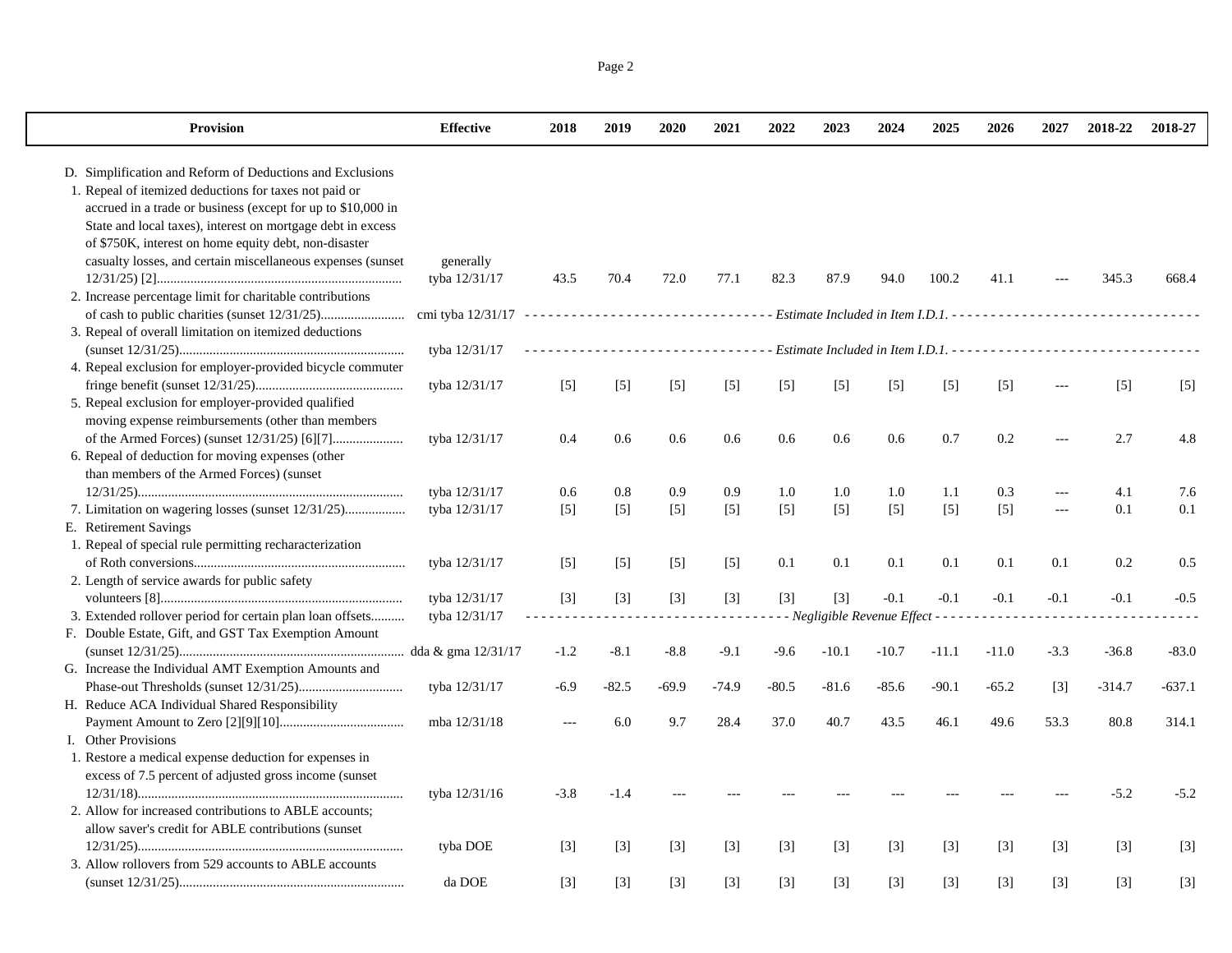$\perp$ 

| <b>Provision</b>                                                              | <b>Effective</b>    | 2018           | 2019     | 2020           | 2021          | 2022     | 2023                              | 2024     | 2025     | 2026     | 2027     | 2018-22  | 2018-27    |
|-------------------------------------------------------------------------------|---------------------|----------------|----------|----------------|---------------|----------|-----------------------------------|----------|----------|----------|----------|----------|------------|
|                                                                               | $[11]$              | $[3]$          | $[3]$    | $[3]$          | $[3]$         | $[3]$    | $[3]$                             | $[3]$    | $[3]$    | $[3]$    | $[3]$    | $[3]$    | $[3]$      |
| 5. Treatment of certain individuals performing services                       |                     |                |          |                |               |          |                                   |          |          |          |          |          |            |
| in the Sinai Peninsula of Egypt (sunset 12/31/25)                             | spo/a $6/9/15$      | $[3]$          | $[3]$    | $[3]$          | $[3]$         | $[3]$    | $[3]$                             | $[3]$    | $[3]$    | $[3]$    | $\cdots$ | $[3]$    | $[3]$      |
| 6. Treatment of student loans discharged on account of                        |                     |                |          |                |               |          |                                   |          |          |          |          |          |            |
|                                                                               | doia 12/31/17       | $[3]$          | $[3]$    | $[3]$          | $[3]$         | $[3]$    | $[3]$                             | $[3]$    | $[3]$    | $[3]$    | $[3]$    | $[3]$    | $-0.1$     |
| 7. Allow 529 withdrawals up to \$10,000 for primary and                       |                     |                |          |                |               |          |                                   |          |          |          |          |          |            |
|                                                                               | da 12/31/17         | $[3]$          | $[3]$    | $[3]$          | $[3]$         | $[3]$    | $-0.1$                            | $-0.1$   | $-0.1$   | $-0.1$   | $-0.1$   | $-0.1$   | $-0.5$     |
| 8. Retirement plan and casualty loss relief for any area                      |                     |                |          |                |               |          |                                   |          |          |          |          |          |            |
| with respect to which a major disaster has been declared by                   |                     |                |          |                |               |          |                                   |          |          |          |          |          |            |
| the President under section 401 of the Robert T. Stafford                     |                     |                |          |                |               |          |                                   |          |          |          |          |          |            |
| Relief and Emergency Assistance Act during 2016                               | <b>DOE</b>          | $-3.2$         | $-1.3$   | $[5]$          | $[5]$         | $[3]$    | $[3]$                             | $[3]$    | $[3]$    | $[3]$    | $[3]$    | $-4.6$   | $-4.6$     |
| 9. Repeal of deduction for alimony payments and                               | generally           |                |          |                |               |          |                                   |          |          |          |          |          |            |
|                                                                               | dosaeia 12/31/18    |                | 0.1      | 0.2            | 0.4           | 0.5      | 0.7                               | 0.9      | 1.1      | 1.4      | 1.7      | 1.2      | 6.9        |
|                                                                               |                     | $-75.3$        | $-188.8$ | $-171.9$       | $-156.3$      | $-150.8$ | $-144.0$                          | $-140.9$ | $-139.2$ | $-41.4$  | 83.0     | -744.0   | $-1,126.6$ |
| <b>II. Business Tax Reform</b>                                                |                     |                |          |                |               |          |                                   |          |          |          |          |          |            |
| A. Repeal of Alternative Minimum Tax on Corporations [2]                      | tyba 12/31/17       | $-6.8$         | $-6.9$   | $-6.6$         | $-6.8$        | $-7$     | $-1.3$                            | $-1.3$   | $-1.3$   | $-1.2$   | $-1.1$   | $-34.0$  | $-40.3$    |
|                                                                               | tyba 12/31/17       | $-101.3$       | $-125.3$ | $-130.5$       | $-131.1$      | $-132.6$ | $-136.2$                          | $-140.7$ | $-144.7$ | $-149.7$ | $-156.3$ | $-620.8$ | $-1,348.5$ |
| C. Small Business Reforms                                                     |                     |                |          |                |               |          |                                   |          |          |          |          |          |            |
| 1. Increase section 179 expensing to \$1 million with a                       |                     |                |          |                |               |          |                                   |          |          |          |          |          |            |
| phaseout range beginning at \$2.5 million and expand                          |                     |                |          |                |               |          |                                   |          |          |          |          |          |            |
|                                                                               |                     | $-4.7$         | $-7.4$   | $-4.1$         | $-2.6$        | $-2.0$   | $-1.5$                            | $-1.0$   | $-0.9$   | $-0.9$   | $-0.9$   | $-20.8$  | $-25.9$    |
|                                                                               | $[12]$              | $-7.6$         | $-7.5$   | $-3.3$         | $-2.1$        | $-1.7$   | $-1.5$                            | $-1.6$   | $-1.7$   | $-1.7$   | $-1.8$   | $-22.1$  | $-30.5$    |
| D. Cost Recovery, etc.                                                        |                     |                |          |                |               |          |                                   |          |          |          |          |          |            |
| 1. Extension, expansion, and phase down of bonus                              | paa 9/27/17 apisasd |                |          |                |               |          |                                   |          |          |          |          |          |            |
|                                                                               | & sppoga 9/27/17    | $-32.5$        | $-36.5$  | $-24.6$        | $-14.2$       | $-11.6$  | $-4.9$                            | 3.3      | 8.4      | 12.5     | 13.7     | $-119.4$ | $-86.3$    |
| 2. Limit net interest deductions to 30 percent of adjusted                    |                     |                |          |                |               |          |                                   |          |          |          |          |          |            |
| taxable income, carryforward of denied deduction                              | tyba 12/31/17       | 8.4            | 17.7     | 19.7           | 19.6          | 24.9     | 30.2                              | 29.6     | 31.8     | 34.7     | 36.9     | 90.2     | 253.4      |
| 3. Modify treatment of S corporation conversions into C                       |                     |                |          |                |               |          |                                   |          |          |          |          |          |            |
|                                                                               | <b>DOE</b>          | $-0.5$         | $-0.5$   | $-0.6$         | $-0.6$        | $-0.6$   | $-0.6$                            | $-0.6$   | $-0.7$   | $-0.7$   | $-0.7$   | $-2.8$   | $-6.1$     |
| 4. Modifications to depreciation limitations on luxury                        |                     |                |          |                |               |          |                                   |          |          |          |          |          |            |
|                                                                               | ppisa 12/31/17      |                |          |                |               |          | Estimate Included in Item II.D.1. |          |          |          |          |          |            |
| 5. Modifications of treatment of certain farm property                        | ppisa 12/31/17      | $[3]$          | $[3]$    | $[3]$          | $-0.1$        | $-0.2$   | $-0.3$                            | $-0.2$   | $-0.1$   | $[3]$    | $[3]$    | $-0.4$   | $-1.1$     |
| 6. Modification of net operating loss deduction                               | lai tyba 12/31/17   | 6.4            | 10.0     | 11.1           | 15.9          | 25.2     | 34.1                              | 36.0     | 30.2     | 20.8     | 11.4     | 68.5     | 201.1      |
| 7. Repeal like-kind exchanges except for real property generally eca 12/31/17 |                     | 0.5            | 0.9      | 1.3            | 1.7           | 2.2      | 2.9                               | 3.8      | 4.7      | 5.8      | $7.2\,$  | 6.6      | 31.0       |
| 8. Applicable recovery period for real property                               | ppisa 12/31/17      | $-0.1$         | $-0.1$   | $-0.3$         | $-0.4$        | $-0.5$   | $-0.7$                            | $-0.6$   | $-0.7$   | $-0.9$   | $-0.6$   | $-1.4$   | $-4.9$     |
| 9. Amortization of research and experimental expenditures                     | apoii tyba 12/31/21 | $\overline{a}$ | $---$    | $\overline{a}$ | $\sim$ $\sim$ | 24.2     | 32.9                              | 26.0     | 18.9     | 11.4     | 6.3      | 24.2     | 119.7      |
| 10. Expensing of certain costs of replacing citrus plants                     |                     |                |          |                |               |          |                                   |          |          |          |          |          |            |
|                                                                               | apoia DOE           | $[3]$          | $[3]$    | $[3]$          | $[3]$         | $[3]$    | $[3]$                             | $[3]$    | $[3]$    | $[3]$    | $[3]$    | $[3]$    | $[3]$      |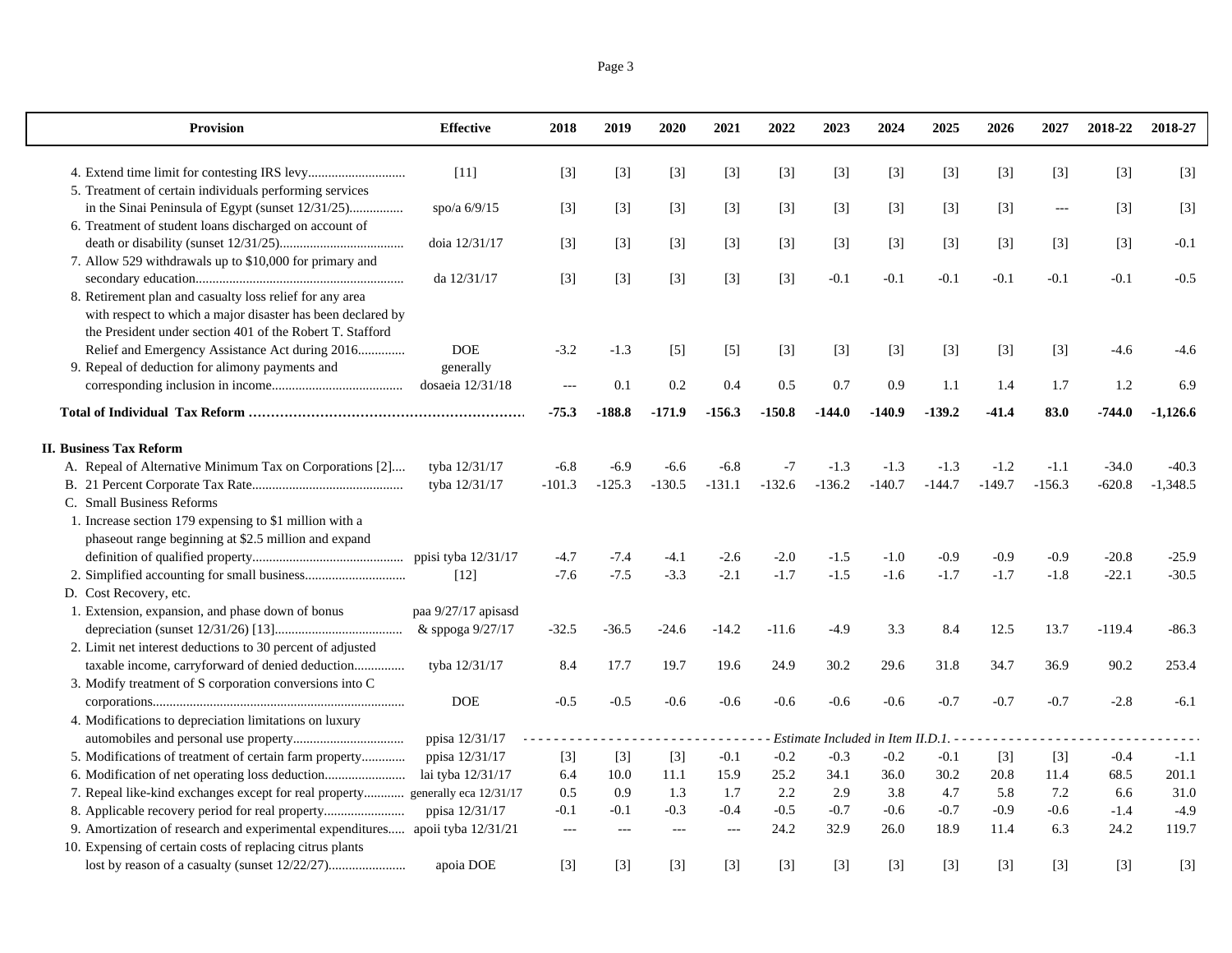|--|--|

 $\mathbf{I}$ 

| Provision                                                       | <b>Effective</b>      | 2018   | 2019              | 2020   | 2021   | 2022   | 2023   | 2024                                 | 2025  | 2026              | 2027  | 2018-22 | 2018-27 |
|-----------------------------------------------------------------|-----------------------|--------|-------------------|--------|--------|--------|--------|--------------------------------------|-------|-------------------|-------|---------|---------|
| E. Business-Related Deductions                                  |                       |        |                   |        |        |        |        |                                      |       |                   |       |         |         |
| 1. Repeal of deduction for income attributable to domestic      |                       |        |                   |        |        |        |        |                                      |       |                   |       |         |         |
|                                                                 | tyba 12/31/17         | 4.3    | 8.9               | 9.3    | 9.6    | 9.9    | 10.3   | 10.7                                 | 11.1  | 11.6              | 12.2  | 42.1    | 98.0    |
| 2. Limitation on deduction by employers of expenses for         |                       |        |                   |        |        |        |        |                                      |       |                   |       |         |         |
| fringe benefits:                                                |                       |        |                   |        |        |        |        |                                      |       |                   |       |         |         |
| a. Meals and entertainment expenses, including                  | apoia 12/31/17 &      |        |                   |        |        |        |        |                                      |       |                   |       |         |         |
| meals for the convenience of the employer [14]                  | apoia 12/31/25        | 1.6    | 2.2               | 2.2    | 2.3    | 2.3    | 2.4    | 2.4                                  | 2.5   | 2.8               | 2.8   | 10.6    | 23.5    |
| b. Repeal deduction for qualified transportation                |                       |        |                   |        |        |        |        |                                      |       |                   |       |         |         |
| fringes, including commuting except as necessary for            |                       |        |                   |        |        |        |        |                                      |       |                   |       |         |         |
|                                                                 | apoia 12/31/17        | 1.2    | 1.6               | 1.7    | 1.7    | 1.8    | 1.8    | 1.9                                  | 1.9   | 2.0               | 2.0   | 8.1     | 17.7    |
| c. Clarification of tangible personal property deductible as    |                       |        |                   |        |        |        |        |                                      |       |                   |       |         |         |
|                                                                 | apoia 12/31/17        | $[5]$  | $\lceil 5 \rceil$ | $[5]$  | $[5]$  | $[5]$  | $[5]$  | $[5]$                                | $[5]$ | $\lceil 5 \rceil$ | $[5]$ | $[5]$   | $[5]$   |
| 3. Eliminate deduction for member of Congress living            |                       |        |                   |        |        |        |        |                                      |       |                   |       |         |         |
|                                                                 | tyba DOE              | $[5]$  | [5]               | $[5]$  | $[5]$  | $[5]$  | $[5]$  | $[5]$                                | $[5]$ | [5]               | $[5]$ | $[5]$   | $[5]$   |
| 4. UBTI increased by amount of certain fringe benefit           |                       |        |                   |        |        |        |        |                                      |       |                   |       |         |         |
|                                                                 | apoia 12/31/17        |        |                   |        | .      |        |        | Estimate Included in Items II.E.2.b. |       |                   |       |         |         |
| 5. Repeal of rollover of publicly traded securities gain        |                       |        |                   |        |        |        |        |                                      |       |                   |       |         |         |
| into specialized small business investment companies            | sa 12/31/17           | 0.1    | 0.2               | 0.2    | 0.2    | 0.2    | 0.1    | 0.1                                  | 0.1   | 0.1               | 0.1   | 1.1     | 1.7     |
| 6. Certain self-created property not treated as a capital asset | Da 12/31/17           | $[3]$  | 0.1               | 0.1    | 0.1    | 0.1    | 0.1    | 0.1                                  | 0.1   | 0.1               | 0.1   | 0.2     | 0.5     |
| F. Accounting Methods                                           |                       |        |                   |        |        |        |        |                                      |       |                   |       |         |         |
| 1. Certain special rules for taxable year of inclusion (in      |                       |        |                   |        |        |        |        |                                      |       |                   |       |         |         |
|                                                                 | tyba 12/31/17         | 1.2    | 1.7               | 1.7    | 1.7    | 0.7    | 0.2    | 0.2                                  | 0.2   | 0.2               | 0.2   | 7.0     | 8.1     |
| 2. Certain special rules for taxable year of inclusion          |                       |        |                   |        |        |        |        |                                      |       |                   |       |         |         |
| (related to original issue discount and other similar           |                       |        |                   |        |        |        |        |                                      |       |                   |       |         |         |
|                                                                 | $[16]$                | $-$    | 0.3               | 0.7    | 0.7    | 0.7    | 0.7    | 0.7                                  | 0.4   | 0.2               | 0.2   | 2.4     | 4.5     |
| G. Business Credits                                             |                       |        |                   |        |        |        |        |                                      |       |                   |       |         |         |
| 1. Modification of credit for clinical testing expenses for     |                       |        |                   |        |        |        |        |                                      |       |                   |       |         |         |
|                                                                 | apoii tyba $12/31/17$ | 0.7    | 1.7               | 2.1    | 2.5    | 3.0    | 3.5    | 4.0                                  | 4.5   | 5.0               | 5.5   | 10.0    | 32.5    |
| 2. Modify rehabilitation credit to provide 20 percent           |                       |        |                   |        |        |        |        |                                      |       |                   |       |         |         |
| historic credit ratably over 5 years, repeal credit for         |                       |        |                   |        |        |        |        |                                      |       |                   |       |         |         |
|                                                                 | $[17]$                | $[5]$  | 0.3               | 0.6    | 0.6    | 0.5    | 0.3    | 0.2                                  | 0.2   | 0.2               | 0.2   | 2.0     | 3.1     |
| 3. Provide a tax credit to certain employers who                |                       |        |                   |        |        |        |        |                                      |       |                   |       |         |         |
| provide family and medical leave (sunset 12/31/19)              | tyba 12/31/17         | $-0.7$ | $-1.5$            | $-1.1$ | $-0.5$ | $-0.3$ | $-0.2$ |                                      |       |                   |       | $-4.1$  | $-4.3$  |
| H. Banks and Financial Instruments                              |                       |        |                   |        |        |        |        |                                      |       |                   |       |         |         |
|                                                                 | tyba 12/31/17         | 0.5    | 1.5               | 1.5    | 1.5    | 1.5    | 1.6    | 1.6                                  | 1.6   | 1.7               | 1.7   | 6.5     | 14.8    |
|                                                                 | ar bia 12/31/17       | 0.4    | 1.1               | 1.4    | 1.7    | 2.0    | 2.1    | 2.1                                  | 2.2   | 2.2               | 2.2   | 6.6     | 17.4    |
|                                                                 | bia 12/31/17          | $[5]$  | $[5]$             | $[5]$  | $[5]$  | $[5]$  | 0.1    | 0.1                                  | 0.1   | 0.1               | 0.1   | 0.1     | 0.5     |
| I. Compensation                                                 |                       |        |                   |        |        |        |        |                                      |       |                   |       |         |         |
| 1. Modification of limitation on excessive employee             |                       |        |                   |        |        |        |        |                                      |       |                   |       |         |         |
|                                                                 | tyba 12/31/17         | $[5]$  | 1.0               | 1.0    | 1.0    | 1.0    | 1.0    | 1.0                                  | 1.0   | 1.0               | 1.1   | 4.1     | 9.2     |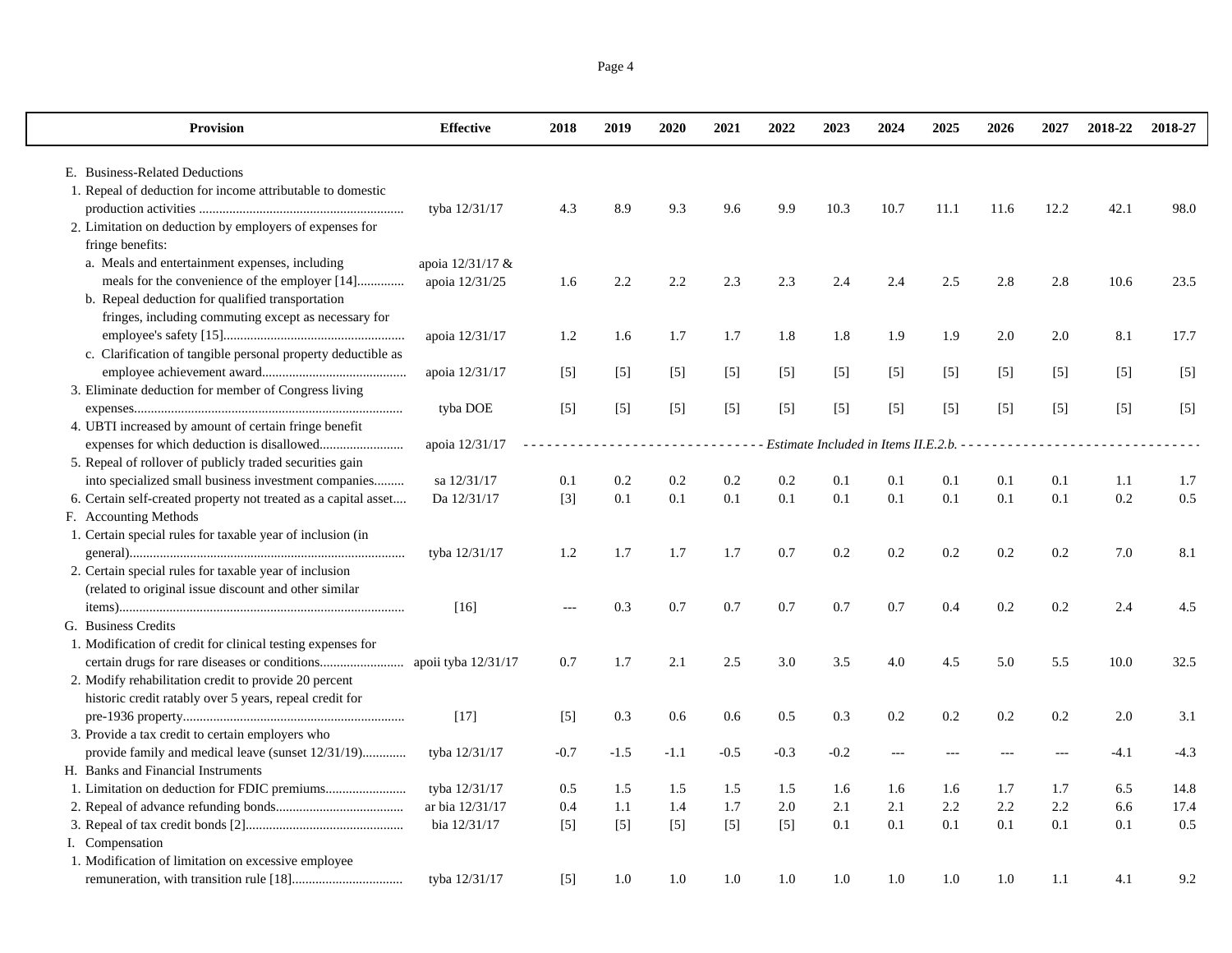| <b>Provision</b>                                                                     | <b>Effective</b>   | 2018              | 2019    | 2020   | 2021          | 2022   | 2023              | 2024                                  | 2025              | 2026  | 2027   | 2018-22 | 2018-27 |
|--------------------------------------------------------------------------------------|--------------------|-------------------|---------|--------|---------------|--------|-------------------|---------------------------------------|-------------------|-------|--------|---------|---------|
| 2. 21-percent excise tax on excess tax-exempt organization                           |                    |                   |         |        |               |        |                   |                                       |                   |       |        |         |         |
| executive compensation (certain exceptions provided to                               |                    |                   |         |        |               |        |                   |                                       |                   |       |        |         |         |
| non-highly compensated employees, and for certain medical                            |                    |                   |         |        |               |        |                   |                                       |                   |       |        |         |         |
|                                                                                      | tyba 12/31/17      | 0.1               | 0.2     | 0.2    | 0.2           | 0.2    | 0.2               | 0.2                                   | 0.2               | 0.2   | 0.2    | 0.9     | 1.8     |
|                                                                                      | [19]               | $-0.2$            | $-0.2$  | $-0.2$ | $-0.2$        | $-0.1$ | $[3]$             | $[3]$                                 | $[3]$             | $[3]$ | $-0.1$ | $-1.0$  | $-1.2$  |
| 4. Increase the excise tax on stock compensation in an                               |                    |                   |         |        |               |        |                   |                                       |                   |       |        |         |         |
|                                                                                      | <b>DOE</b>         | $[5]$             | $[5]$   | $[5]$  | $[5]$         | $[5]$  | $\lceil 5 \rceil$ | $[5]$                                 | $\lceil 5 \rceil$ | $[5]$ | $[5]$  | $[5]$   | 0.1     |
| J. Insurance                                                                         |                    |                   |         |        |               |        |                   |                                       |                   |       |        |         |         |
| 1. Net operating losses of life insurance companies                                  | lai tyba 12/31/17  | د د د د د         |         |        |               |        |                   | Estimate Included in Item II.D.6 -    |                   |       |        |         |         |
| 2. Repeal of small life insurance company deduction                                  | tyba 12/31/17      | $[5]$             | $[5]$   | $[5]$  | $[5]$         | $[5]$  | $[5]$             | $[5]$                                 | $[5]$             | $[5]$ | $[5]$  | 0.1     | 0.2     |
|                                                                                      | tyba 12/31/17      | 0.1               | 0.1     | 0.1    | 0.1           | 0.1    | 0.1               | 0.1                                   | 0.1               | 0.1   | 0.1    | 0.5     | 1.2     |
| 4. Repeal of special rule for distributions to shareholders                          |                    |                   |         |        |               |        |                   |                                       |                   |       |        |         |         |
|                                                                                      | tyba 12/31/17      | $[5]$             | $[5]$   | $[5]$  | $[5]$         | $[5]$  | $[5]$             | $[5]$                                 | $[5]$             | $[5]$ | $[5]$  | $[5]$   | $[5]$   |
| 5. Modification of proration rules for property and                                  |                    |                   |         |        |               |        |                   |                                       |                   |       |        |         |         |
|                                                                                      | tyba 12/31/17      | 0.1               | $0.2\,$ | 0.2    | 0.2           | 0.2    | 0.2               | 0.2                                   | 0.2               | 0.2   | 0.2    | 1.0     | 2.1     |
|                                                                                      | tyba 12/31/17      | $[5]$             | $[5]$   | $[5]$  | $[5]$         | $[5]$  | $[5]$             | $[5]$                                 | $[5]$             | $[5]$ | $[5]$  | $[5]$   | $[5]$   |
|                                                                                      | tyba 12/31/17      | 0.9               | 1.7     | 1.7    | 1.7           | 1.8    | 1.8               | 1.8                                   | 1.9               | 1.2   | 0.6    | 7.9     | 15.2    |
| 8. Modification of rules for life insurance proration                                | tyba 12/31/17      | $\lceil 5 \rceil$ | 0.1     | 0.1    | 0.1           | 0.1    | 0.1               | 0.1                                   | 0.1               | 0.1   | 0.1    | 0.3     | 0.6     |
| 9. Capitalization of certain policy acquisition                                      |                    |                   |         |        |               |        |                   |                                       |                   |       |        |         |         |
|                                                                                      | tyba 12/31/17      | 0.1               | 0.4     | 0.6    | 0.7           | 0.7    | 0.8               | 0.9                                   | 0.9               | 1.0   | 1.1    | 2.5     | 7.2     |
|                                                                                      |                    | $\lceil 3 \rceil$ | $[3]$   | $[5]$  | $[5]$         | $[5]$  | $[5]$             | $[5]$                                 | $[5]$             | 0.1   | 0.1    | $[5]$   | 0.2     |
| 11. Clarification of tax basis of life insurance contracts generally teia 8/25/09--- |                    |                   | .       |        | .             |        |                   | Estimate Included in Item II.J.8. - - |                   |       |        |         |         |
| 12. Exception to transfer for valuable consideration rules                           | ta 12/31/17        |                   |         |        | $\frac{1}{2}$ |        |                   |                                       |                   |       |        |         |         |
| 13. Modification of property and casualty insurance company                          |                    |                   |         |        |               |        |                   |                                       |                   |       |        |         |         |
|                                                                                      | tyba 12/31/17      | 0.3               | 1.8     | 1.8    | 1.8           | 1.8    | 1.8               | 1.7                                   | 1.4               | 0.6   | 0.3    | 7.5     | 13.2    |
| K. Partnerships                                                                      |                    |                   |         |        |               |        |                   |                                       |                   |       |        |         |         |
| 1. Tax gain on the sale of a partnership interest on look-thru                       | seado/a 11/27/17 & |                   |         |        |               |        |                   |                                       |                   |       |        |         |         |
|                                                                                      | seada 12/31/17     | $[5]$             | $0.2\,$ | 0.3    | 0.3           | 0.4    | 0.5               | 0.5                                   | 0.5               | 0.5   | 0.6    | 1.2     | 3.8     |
| 2. Expand the definition of substantial built-in loss for                            |                    |                   |         |        |               |        |                   |                                       |                   |       |        |         |         |
|                                                                                      | topia 12/31/17     | $[3]$             | $[3]$   | 0.1    | 0.1           | 0.1    | 0.1               | 0.1                                   | 0.1               | 0.1   | 0.1    | 0.2     | 0.5     |
| 3. Charitable contributions and foreign taxes taken into                             |                    |                   |         |        |               |        |                   |                                       |                   |       |        |         |         |
| account in determining limitation on allowance of                                    |                    |                   |         |        |               |        |                   |                                       |                   |       |        |         |         |
|                                                                                      | tyba 12/31/17      | $[5]$             | 0.1     | 0.1    | 0.1           | 0.1    | 0.1               | 0.1                                   | 0.2               | 0.2   | 0.2    | 0.5     | 1.2     |
| 4. Repeal of technical termination of partnerships                                   | ptyba 12/31/17     | 0.1               | 0.2     | 0.1    | 0.1           | 0.2    | 0.2               | 0.2                                   | 0.2               | 0.2   | 0.2    | 0.7     | 1.6     |
| L. Tax-Exempt Organizations                                                          |                    |                   |         |        |               |        |                   |                                       |                   |       |        |         |         |
| 1. Excise tax based on investment income of private                                  |                    |                   |         |        |               |        |                   |                                       |                   |       |        |         |         |
| colleges and universities with endowment per student                                 |                    |                   |         |        |               |        |                   |                                       |                   |       |        |         |         |
|                                                                                      | tyba 12/31/17      | 0.2               | 0.2     | 0.2    | 0.2           | 0.2    | 0.2               | 0.2                                   | 0.2               | 0.2   | 0.2    | 0.9     | 1.8     |
| 2. Unrelated business taxable income separately computed                             | generally          |                   |         |        |               |        |                   |                                       |                   |       |        |         |         |
|                                                                                      | tyba 12/31/17      | 0.2               | 0.3     | 0.3    | 0.3           | 0.4    | 0.4               | 0.4                                   | 0.4               | 0.4   | 0.4    | 1.6     | 3.5     |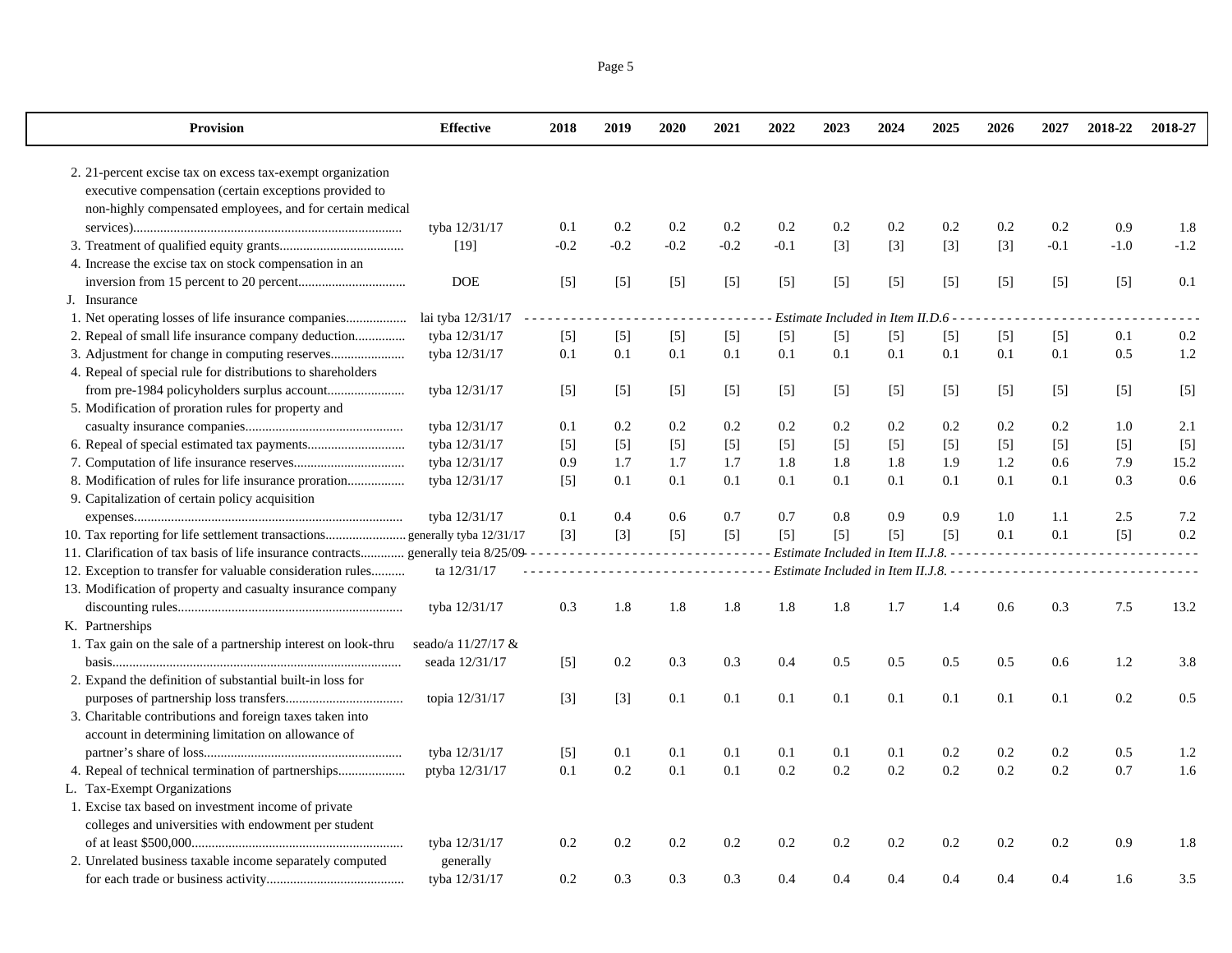| Page 6 |  |
|--------|--|
|        |  |

| <b>Provision</b>                                                                                           | <b>Effective</b>           | 2018         | 2019         | 2020         | 2021         | 2022         | 2023              | 2024              | 2025         | 2026         | 2027              | 2018-22           | 2018-27    |
|------------------------------------------------------------------------------------------------------------|----------------------------|--------------|--------------|--------------|--------------|--------------|-------------------|-------------------|--------------|--------------|-------------------|-------------------|------------|
| 3. Charitable deduction not allowed for amounts paid in                                                    |                            |              |              |              |              |              |                   |                   |              |              |                   |                   |            |
|                                                                                                            |                            | 0.2          | 0.2          | 0.2          | 0.2          | 0.2          | 0.2               | $0.2\,$           | 0.2          | 0.2          | 0.2               | 0.9               | 2.0        |
| 4. Repeal substantiation exception for charitable                                                          |                            |              |              |              |              |              |                   |                   |              |              |                   |                   |            |
|                                                                                                            |                            |              |              |              |              |              |                   |                   |              |              |                   |                   |            |
| M. Other Provisions                                                                                        |                            |              |              |              |              |              |                   |                   |              |              |                   |                   |            |
| 1. Modify tax treatment of Alaska Native Corporations and                                                  |                            |              |              |              |              |              |                   |                   |              |              |                   |                   |            |
|                                                                                                            | $[20]$                     | $[3]$        | $[3]$        | $[3]$        | $[3]$        | $[3]$        | $[3]$             | $[3]$             | $[3]$        | $[3]$        | $[3]$             | $[3]$             | $-0.1$     |
| 2. Expansion of qualifying beneficiaries of an electing small                                              |                            |              |              |              |              |              |                   |                   |              |              |                   |                   |            |
| business trust, and modify charitable contribution                                                         | $1/1/18$ feoqb $&$         |              |              |              |              |              |                   |                   |              |              |                   |                   |            |
|                                                                                                            | tyba 12/31/17 fc           | $[3]$        | $[3]$        | $[3]$        | $[3]$        | $[3]$        | $[3]$             | $[3]$             | $[3]$        | $[3]$        | $[3]$             | $-0.1$            | $-0.3$     |
| 3. Craft beverage modernization and tax reform                                                             | generally                  |              |              |              |              |              |                   |                   |              |              |                   |                   |            |
|                                                                                                            | 1/1/18                     | $-1.6$       | $-1.5$       | $-1.1$       | $---$        |              |                   |                   | $---$        |              |                   | $-4.2$            | $-4.2$     |
| 4. Exempt amounts paid for aircraft management services                                                    |                            |              |              |              |              |              |                   |                   |              |              |                   |                   |            |
| from the excise taxes imposed on transportation by air                                                     | apa DOE                    | $[3]$        | $[3]$        | $[3]$        | $[3]$        | $[3]$        | $\lceil 3 \rceil$ | $[3]$             | $[3]$        | $[3]$        | $[3]$             | $[3]$             | $[3]$      |
|                                                                                                            | $DOE$                      | $-1.2$       | $-1.7$       | $-1.6$       | $-1.7$       | $-1.6$       | $-1.5$            | $-1.5$            | $-1.6$       | 8.1          | 2.7               | $-7.7$            | $-1.6$     |
| 6. Deny deduction for settlements subject to a nondisclosure                                               |                            |              |              |              |              |              |                   |                   |              |              |                   |                   |            |
| agreement paid in connection with sexual harassment                                                        | apoia DOE                  | $[5]$        | $[5]$        | $[5]$        | $[5]$        | $[5]$        | $\lceil 5 \rceil$ | $\lceil 5 \rceil$ | $[5]$        | $[5]$        | $\lceil 5 \rceil$ | $\lceil 5 \rceil$ | $[5]$      |
| 7. Expand provision relating to the non-deductibility                                                      |                            |              |              |              |              |              |                   |                   |              |              |                   |                   |            |
|                                                                                                            | apoio/a DOE<br>apoio/a DOE | $[5]$        | $[5]$<br>0.1 | $[5]$<br>0.1 | $[5]$<br>0.1 | $[5]$<br>0.1 | $[5]$<br>0.1      | $[5]$<br>0.1      | $[5]$<br>0.1 | $[5]$<br>0.1 | $[5]$<br>0.1      | 0.1<br>0.3        | 0.1<br>0.8 |
| 8. Repeal of deduction for local lobbying expenses<br>9. Revision of treatment of contributions to capital |                            | $[5]$<br>0.1 | 0.2          | 0.4          | 0.7          | 1.0          | 1.0               | 0.9               | 0.8          | 0.7          | 0.6               | 2.5               | 6.5        |
| 10. Recharacterization of certain gains on property held for                                               | $[21]$                     |              |              |              |              |              |                   |                   |              |              |                   |                   |            |
| fewer than 3 years in the case of partnership profits                                                      |                            |              |              |              |              |              |                   |                   |              |              |                   |                   |            |
| interest held in connection with performance of investment                                                 |                            |              |              |              |              |              |                   |                   |              |              |                   |                   |            |
|                                                                                                            | tyba 12/31/17              | 0.2          | 0.2          | 0.1          | 0.1          | 0.1          | 0.1               | 0.1               | 0.1          | 0.1          | 0.1               | 0.7               | 1.1        |
|                                                                                                            |                            |              |              |              |              |              |                   |                   |              |              |                   |                   |            |
|                                                                                                            |                            | $-129.3$     | $-133.8$     | $-112.9$     | $-92.5$      | -50.4        | -16.4             | $-15.9$           | $-24.1$      | $-28.4$      | $-49.4$           | $-518.2$          | $-653.8$   |
| <b>III.</b> International Tax Reform                                                                       |                            |              |              |              |              |              |                   |                   |              |              |                   |                   |            |
| A. Establishment of Participation Exemption System for                                                     |                            |              |              |              |              |              |                   |                   |              |              |                   |                   |            |
| Taxation of Foreign Income                                                                                 |                            |              |              |              |              |              |                   |                   |              |              |                   |                   |            |
| 1. Deduction for dividends received by domestic                                                            |                            |              |              |              |              |              |                   |                   |              |              |                   |                   |            |
|                                                                                                            | $[22]$                     | $-17.8$      | $-28.1$      | $-20.1$      | $-20.3$      | -20.8        | $-21.0$           | $-22.1$           | $-23.2$      | $-24.3$      | $-25.8$           | $-107.2$          | $-223.6$   |
| 2. Special rules relating to sales or transfers involving                                                  | da 12/31/17 &              |              |              |              |              |              |                   |                   |              |              |                   |                   |            |
|                                                                                                            | Ta 12/31/17                | 0.1          | 0.2          | 0.5          | 0.8          | 1.2          | 1.4               | 1.7               | 1.6          | 1.8          | 2.4               | 2.9               | 11.8       |
| 3. Treatment of deferred foreign income upon transition                                                    |                            |              |              |              |              |              |                   |                   |              |              |                   |                   |            |
| to participation exemption system of taxation and                                                          |                            |              |              |              |              |              |                   |                   |              |              |                   |                   |            |
| mandatory inclusion at two-tier rate (8-percent rate                                                       |                            |              |              |              |              |              |                   |                   |              |              |                   |                   |            |
| for illiquid assets, 15.5-percent rate for liquid assets)                                                  | $[23]$                     | 78.6         | 49.6         | 16.5         | 15.6         | 15.7         | 27.2              | 47.5              | 64.4         | 33.0         | $-9.4$            | 176.0             | 338.8      |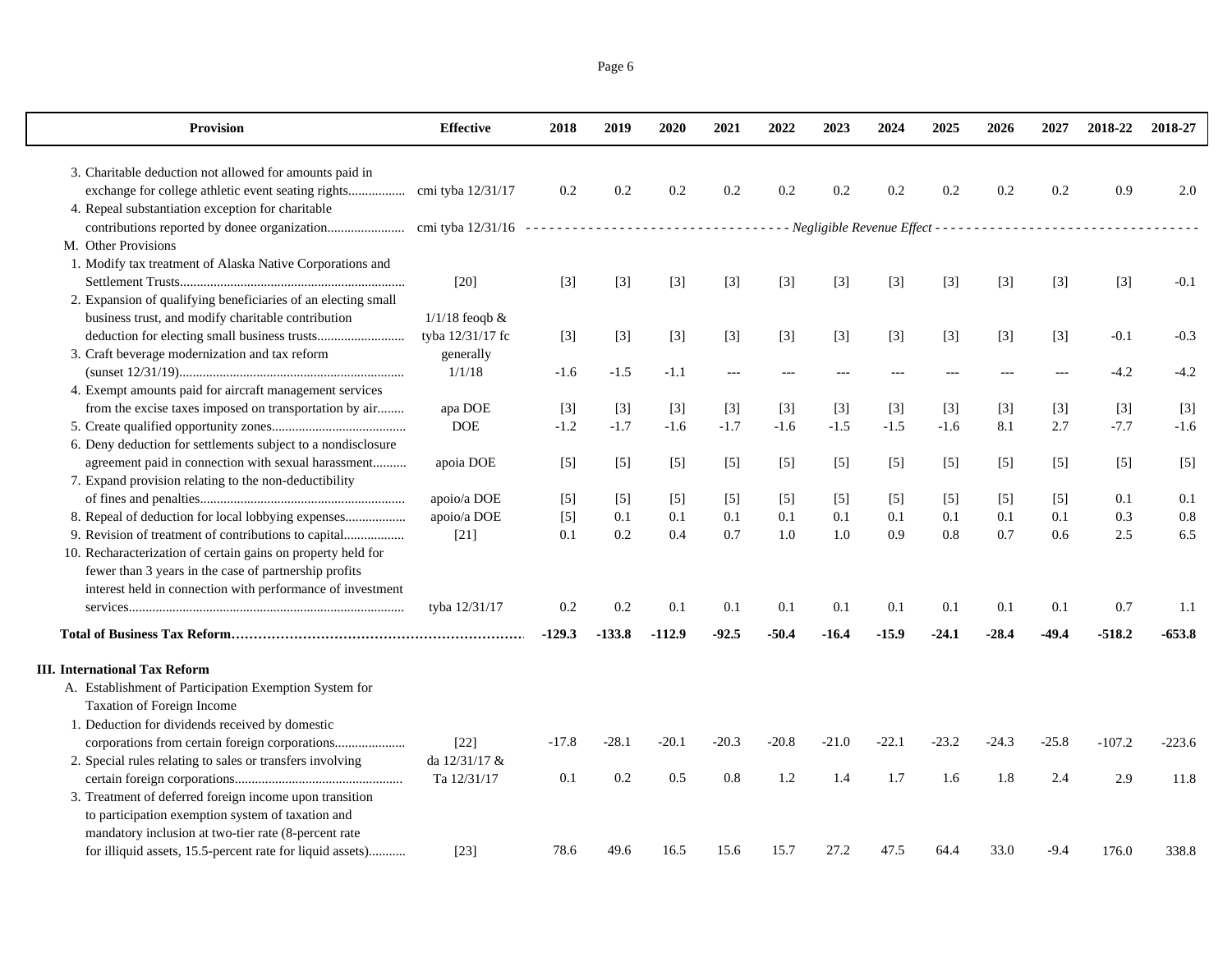| Page 7 |  |
|--------|--|
|        |  |

 $\mathbf{I}$ 

| <b>Provision</b>                                            | <b>Effective</b> | 2018   | 2019   | 2020   | 2021                                                                                                                      | 2022   | 2023    | 2024                                 | 2025    | 2026    | 2027    | 2018-22 | 2018-27 |
|-------------------------------------------------------------|------------------|--------|--------|--------|---------------------------------------------------------------------------------------------------------------------------|--------|---------|--------------------------------------|---------|---------|---------|---------|---------|
| B. Rules Related to Passive and Mobile Income               |                  |        |        |        |                                                                                                                           |        |         |                                      |         |         |         |         |         |
| 1. Current year inclusion of global intangible low-taxed    | tyba 12/31/17    |        |        |        |                                                                                                                           |        |         |                                      |         |         |         |         |         |
| income, with deduction, by United States shareholders       | $[24]$           | 7.7    | 12.5   | 9.6    | 9.5                                                                                                                       | 9.3    | 9.0     | 9.2                                  | 9.3     | 15.1    | 21.2    | 48.6    | 112.4   |
| 2. Deduction for foreign-derived intangible income derived  |                  |        |        |        |                                                                                                                           |        |         |                                      |         |         |         |         |         |
| from trade or business within the United States             | tyba 12/31/17    | $-0.2$ | 4.8    | 6.9    | 6.6                                                                                                                       | 0.2    | $-11.4$ | $-15.7$                              | $-20.2$ | $-18.4$ | $-16.3$ | 18.2    | $-63.8$ |
| C. Other Modifications of Subpart F Provisions              |                  |        |        |        |                                                                                                                           |        |         |                                      |         |         |         |         |         |
| 1. Elimination of inclusion of foreign base company         |                  |        |        |        |                                                                                                                           |        |         |                                      |         |         |         |         |         |
|                                                             | $[24]$           | $-0.1$ | $-0.3$ | $-0.3$ | $-0.3$                                                                                                                    | $-0.4$ | $-0.4$  | $-0.4$                               | $-0.5$  | $-0.5$  | $-0.7$  | $-1.4$  | $-4.0$  |
| 2. Repeal of inclusion based on withdrawal of previously    |                  |        |        |        |                                                                                                                           |        |         |                                      |         |         |         |         |         |
| excluded subpart F income from qualified investment         | $[24]$           | $[3]$  | $[3]$  | $[3]$  | $[3]$                                                                                                                     | $[3]$  | $[3]$   | $[3]$                                | $[3]$   | $[3]$   | $[3]$   | $[3]$   | $[3]$   |
| 3. Modification of stock attribution rules for determining  |                  |        |        |        |                                                                                                                           |        |         |                                      |         |         |         |         |         |
|                                                             | $[25]$           |        |        |        |                                                                                                                           |        |         | Estimate Included in Item III.A.1. - |         |         |         |         |         |
| 4. Modification of definition of United States shareholder  | $[24]$           | 0.1    | 0.2    | 0.1    | 0.1                                                                                                                       | 0.1    | 0.1     | 0.1                                  | 0.1     | 0.1     | 0.1     | 0.7     | 1.3     |
| 5. Elimination of requirement that corporation must be      |                  |        |        |        |                                                                                                                           |        |         |                                      |         |         |         |         |         |
| controlled for 30 days before subpart F inclusions apply    | $[24]$           | $[5]$  | 0.1    | 0.1    | 0.1                                                                                                                       | 0.1    | 0.1     | 0.1                                  | 0.1     | 0.1     | 0.1     | 0.3     | 0.6     |
| D. Prevention of Base Erosion                               |                  |        |        |        |                                                                                                                           |        |         |                                      |         |         |         |         |         |
| 1. Limitation on income shifting through intangible         |                  |        |        |        |                                                                                                                           |        |         |                                      |         |         |         |         |         |
|                                                             | ti tyba 12/31/17 | 0.1    | 0.1    | 0.1    | 0.1                                                                                                                       | 0.1    | 0.1     | 0.1                                  | 0.2     | 0.2     | 0.2     | 0.5     | 1.3     |
| 2. Certain related party amounts paid or accrued in         |                  |        |        |        |                                                                                                                           |        |         |                                      |         |         |         |         |         |
|                                                             | tyba 12/31/17    |        |        |        | $\frac{1}{2} \left( \frac{1}{2} \right) \left( \frac{1}{2} \right) \left( \frac{1}{2} \right) \left( \frac{1}{2} \right)$ |        |         | Estimate Included in Item III.A.1. - |         |         |         |         |         |
| 3. Dividends received from post-enactment surrogate foreign |                  |        |        |        |                                                                                                                           |        |         |                                      |         |         |         |         |         |
|                                                             | $\rm{dra}$ DOE   | $[5]$  | $[5]$  | $[5]$  | $[5]$                                                                                                                     | $[5]$  | $[5]$   | $[5]$                                | $[5]$   | $[5]$   | $[5]$   | $[5]$   | 0.1     |
| E. Modifications Related to Foreign Tax Credit System       |                  |        |        |        |                                                                                                                           |        |         |                                      |         |         |         |         |         |
| 1. Repeal of section 902 indirect foreign tax credits;      |                  |        |        |        |                                                                                                                           |        |         |                                      |         |         |         |         |         |
| determination of section 960 credit on current year         |                  |        |        |        |                                                                                                                           |        |         |                                      |         |         |         |         |         |
|                                                             | $[24]$           |        |        | .      |                                                                                                                           |        |         |                                      |         |         |         |         |         |
| 2. Separate foreign tax credit limitation basket for        |                  |        |        |        |                                                                                                                           |        |         |                                      |         |         |         |         |         |
|                                                             | tyba 12/31/17    |        |        |        |                                                                                                                           |        |         |                                      |         |         |         |         |         |
| 3. Source of income from sales of inventory determined      |                  |        |        |        |                                                                                                                           |        |         |                                      |         |         |         |         |         |
|                                                             | tyba 12/31/17    | 0.1    | 0.1    | 0.1    | 0.1                                                                                                                       | 0.1    | 0.1     | 0.1                                  | 0.1     | 0.1     | 0.1     | 0.3     | 0.5     |
| 4. Increase maximum overall domestic loss recapture to      |                  |        |        |        |                                                                                                                           |        |         |                                      |         |         |         |         |         |
|                                                             | tyba 12/31/17    | $-0.6$ | $-1.1$ | $-1.0$ | $-0.6$                                                                                                                    | 0.1    | 0.4     | 0.1                                  | 0.1     | 0.1     | 0.1     | $-3.2$  | $-2.3$  |
| F. Inbound Provisions                                       |                  |        |        |        |                                                                                                                           |        |         |                                      |         |         |         |         |         |
|                                                             | apoaa 12/31/17   | 0.8    | 4.3    | 13.3   | 16.1                                                                                                                      | 17.1   | 16.8    | 15.9                                 | 16.5    | 21.6    | 27.0    | 51.7    | 149.6   |
| G. Other Provisions                                         |                  |        |        |        |                                                                                                                           |        |         |                                      |         |         |         |         |         |
| 1. Restriction on insurance business exception to passive   |                  |        |        |        |                                                                                                                           |        |         |                                      |         |         |         |         |         |
|                                                             | tyba 12/31/17    | 0.1    | 0.1    | 0.1    | 0.1                                                                                                                       | 0.1    | 0.1     | 0.1                                  | 0.2     | 0.2     | 0.2     | 0.5     | 1.1     |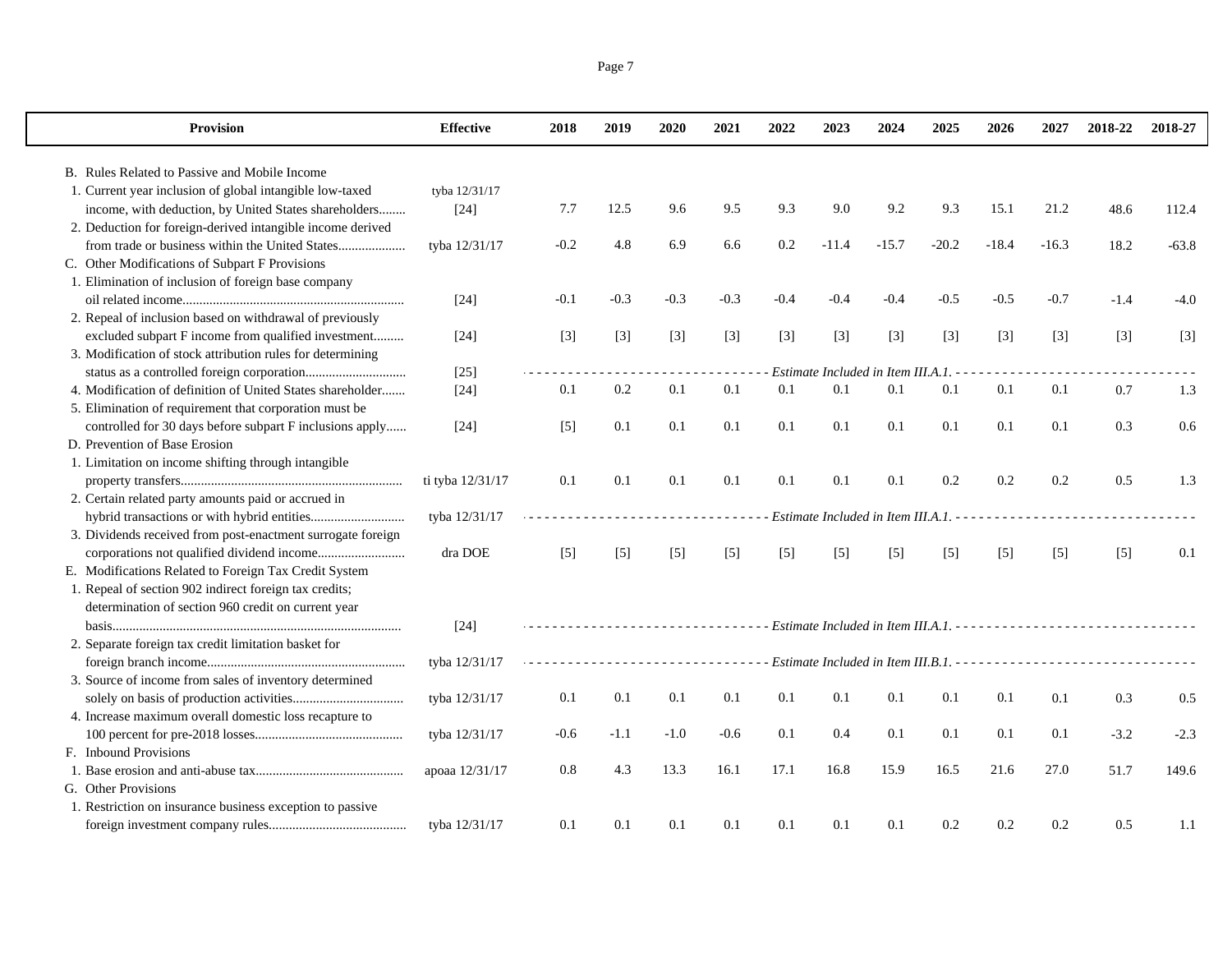| <b>Provision</b>                                  | <b>Effective</b> | 2018          | 2019        | 2020               | 2021               | 2022          | 2023                      | 2024                      | 2025        | 2026                     | 2027                        | 2018-22      | 2018-27      |
|---------------------------------------------------|------------------|---------------|-------------|--------------------|--------------------|---------------|---------------------------|---------------------------|-------------|--------------------------|-----------------------------|--------------|--------------|
| 2. Repeal of fair market value method of interest | tyba 12/31/17    | $[5]$<br>68.9 | 0.1<br>42.6 | 0.1<br><b>26.0</b> | 0.1<br><b>28.0</b> | $[5]$<br>22.9 | $\lceil 5 \rceil$<br>22.5 | $\lceil 5 \rceil$<br>36.7 | [5]<br>48.7 | $\left[5\right]$<br>29.1 | $\lceil 5 \rceil$<br>$-0.8$ | 0.3<br>188.2 | 0.6<br>324.4 |
| NET TOTAL                                         |                  | $-135.7$      | $-280.0$    | $-258.8$           | $-220.8$           | $-178.3$      | $-137.9$                  | $-120.1$                  | -114.6      | $-40.6$                  | <b>32.9</b>                 | $-1,074.0$   | -1.456.0     |

Joint Committee on Taxation

--------------------------------------

NOTE: Details may not add to totals due to rounding. The date of enactment is generally assumed to be December 22, 2017.

Legend for "Effective" column:

| $apa = amounts paid after$                        | $DOE = date of enactment$                                       | $seada = sales$ exchanges and dispositions                |
|---------------------------------------------------|-----------------------------------------------------------------|-----------------------------------------------------------|
| $apisasd = and placed in service after such date$ | $doia = discharges of indebtedness after$                       | after                                                     |
| $apoaa = amounts$ paid or accrued after           | $dosaeia = divoreo$ or separation agreements entered into after | $seado/a = sales$ , exchanges and dispositions            |
| $apoia = amounts paid or incurred after$          | $eca =$ exchanges completed after                               | on or after                                               |
| $apoii = amounts paid or incurred in$             | $fc = for$ charitable                                           | $spo/a =$ service provided on or after                    |
| $apoio/a = amounts$ paid or incurred on or after  | $feogb = for expansion of qualifying benefits$                  | $\text{sppoga} = \text{specified plants planted or}$      |
| $ar = advance$ refunding                          | $\text{g}$ ma = gifts made after                                | grafted after                                             |
| $bia = bonds$ issued after                        | $lai = losses$ accrued in                                       | $ta =$ transactions after                                 |
| $cmi =$ contributions made in                     | $mba =$ months beginning after                                  | $Ta =$ transfers after                                    |
| $da =$ distributions after                        | $paa = property acquired after$                                 | $teia = transactions$ entered into after                  |
| $Da =$ dispositions after                         | ppisa = property placed in service after                        | $ti =$ transfers in                                       |
| $dda = decedents$ dying after                     | $ptyba = partnership taxable years beginning after$             | $topia = \text{transfers of partnership interests after}$ |
|                                                   | $sa = sales after$                                              | $t$ <sub>v</sub> ba = taxable years beginning after       |
|                                                   |                                                                 |                                                           |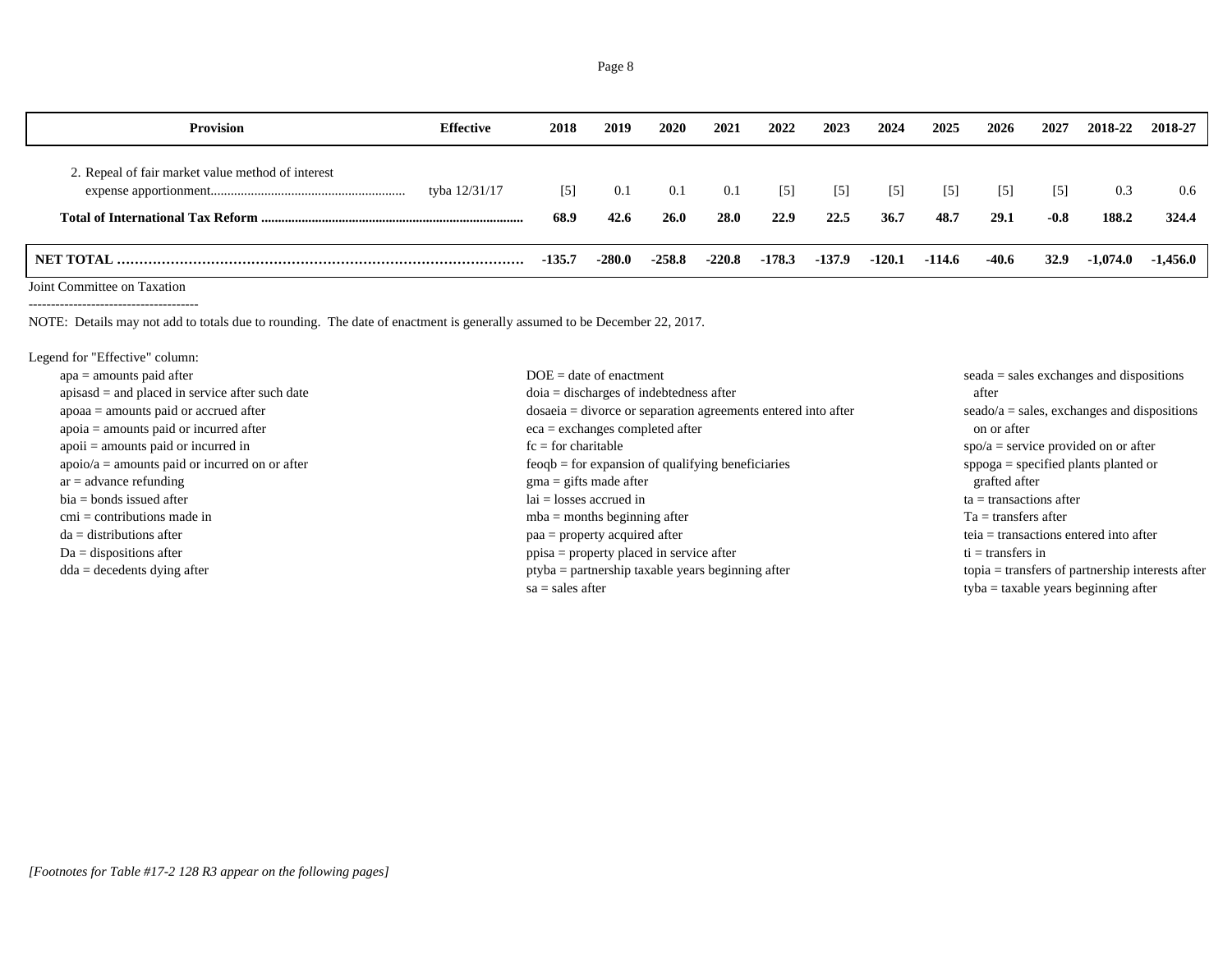[1] The parameters for the beginning of the 24%, 32%, 35%, and 37% rate brackets, and the standard deduction amount use 2018 as the base year. Other indexed parameters are adjusted for inflation from their 2017 values using the chained CPI-U as the inflation measure to determine 2018 values. [2] Estimate includes the following outlay effects: 2018 2018 2019 2020 2021 2022 2023 2024 2025 2026 2027 2018-22 2018-27 10%, 12%, 22%, 24%, 32%, 35%, and 37% income tax rate brackets..................... --- 1.0 1.1 1.2 1.2 1.2 1.2 1.2 1.3 --- 4.4 9.3 Modify standard deduction........................................................................................ --- 9.4 9.7 10.1 10.3 10.5 10.6 10.7 10.9 --- 39.6 82.3 Repeal of deduction for personal exemptions........................................................... -10.8 -16.0 -16.4 -16.7 -17.0 -17.3 -17.5 -17.8 -5.4 --- -77.0 -134.9 Alternative inflation measure.................................................................................... --- -0.3 -0.6 -1.3 -1.6 -2.1 -2.5 -3.1 -3.6 -4.1 -3.9 -19.3Modification of child tax credit................................................................................. --- 21.8 22.1 22.0 22.0 23.1 23.1 23.1 24.1 --- 87.9 181.3Require valid Social Security number of each child to claim refundable and non-refundable portions of child credit, non-child dependents and any child without a valid Social Security number still receives \$500 non-refundable credit....................................................................................................................... --- -3.0 -2.9 -2.8 -2.7 -2.7 -2.7 -2.6 -2.6 -0.5 -11.4 -22.4Repeal of itemized deductions for taxes not paid or accrued in a trade or business (except for up to \$10,000 in State and local taxes), interest on mortgage debt in excess of \$750K, interest on home equity debt, non-disaster casualty losses and certain miscellaneous expenses............................................................. --- -0.3 -0.2 -0.2 -0.2 -0.2 -0.2 -0.2 -0.2 --- -0.8 -1.7 Reduce ACA individual shared responsibility payment amount to zero................... --- -5.8 -12.7 -28.2 -35.2 -38.4 -40.7 -43.0 -45.3 -48.0 -81.9 -297.3 Repeal of alternative minimum tax on corporations.................................................. 2.2 2.3 1.7 1.9 1.9 --- --- --- --- --- 10.2 10.2 Repeal of tax credit bonds......................................................................................... [26] [26] [26] [26] [26] -0.1 -0.1 -0.1 -0.1 -0.1 -0.1 -0.5 [3] Loss of less than \$50 million. [4] Estimate includes the following budget effects: 2018 2018 2019 2020 2021 2022 2023 2024 2025 2026 2027 2018-22 2018-27 Total Revenue Effect (SECA interaction)................................................................. -1.4 -1.9 -1.7 -1.5 -1.1 1.5 2.5 1.7 1.2 0.8 -7.7 [3] On-budget effects................................................................................................... -0.3 -0.4 -0.4 -0.3 -0.2 0.3 0.5 0.4 0.2 0.2 -1.6 [3] Off-budget effects................................................................................................... -1.1 -1.5 -1.4 -1.2 -0.9 1.2 2.0 1.3 0.9 0.6 -6.1 [3] [5] Gain of less than \$50 million. [6] Estimate includes the following budget effects: 2018 2019 2020 2021 2022 2023 2024 2025 2026 2027 2018-22 2018-27 Total Revenue Effect................................................................................................. 0.4 0.6 0.6 0.6 0.6 0.6 0.6 0.7 0.2 --- 2.7 4.8On-budget effects................................................................................................... 0.3 0.4 0.4 0.4 0.5 0.5 0.5 0.6 0.1 --- 2.1 3.8 Off-budget effects................................................................................................... 0.1 0.1 0.1 0.1 0.1 0.1 0.1 0.1 --- --- 0.6 1.0 [7] Estimate includes policy that retains exclusion under section 217(g) (related to members of the Armed Forces). [8] Estimate includes the following budget effects: 2018 2019 2020 2021 2022 2023 2024 2025 2026 2027 2018-22 2018-27 Total Revenue Effect................................................................................................. [3] [3] [3] [3] [3] [3] -0.1 -0.1 -0.1 -0.1 -0.1 -0.5 On-budget effects................................................................................................... [3] [3] [3] [3] [3] [3] [3] [3] -0.1 -0.1 [1] -0.3 Off-budget effects................................................................................................... [3] [3] [3] [3] [3] [3] [3] [3] [3] -0.1 [3] -0.2

[9] Estimate provided by the Joint Committee on Taxation staff in collaboration with the Congressional Budget Office.